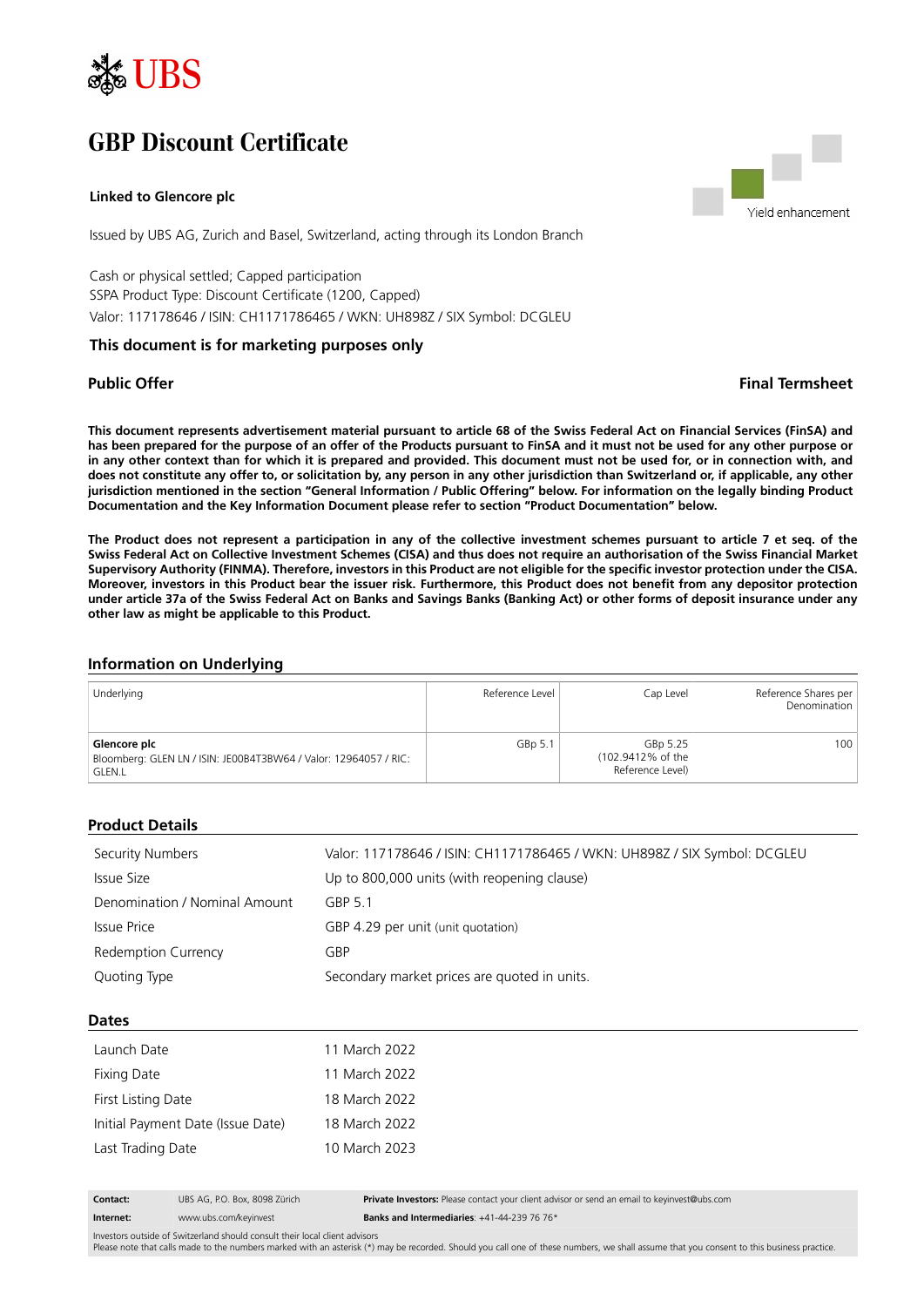

| Expiration Date | 10 March 2023 (subject to market disruption event provisions) |
|-----------------|---------------------------------------------------------------|
| Maturity Date   | 14 March 2023 (subject to market disruption event provisions) |

# **Redemption**

The investor is entitled to receive from the Issuer an amount in the Redemption Currency or a delivery of the Underlying on the Maturity Date, according to the following scenarios:

| CapLevel<br>$\overline{\mathsf{ReferenceLevel}}\times\mathsf{Nominal\,\,Amount}$<br>Scenario 2<br>If the Expiration Price is <b>lower</b> than the Cap Level, the investor will receive the Expiration<br>Value.             | If the Expiration Price is <b>equal to or higher</b> than the Cap Level, the Redemption Amount<br>per Product is calculated according to the following formula: |  |
|------------------------------------------------------------------------------------------------------------------------------------------------------------------------------------------------------------------------------|-----------------------------------------------------------------------------------------------------------------------------------------------------------------|--|
|                                                                                                                                                                                                                              |                                                                                                                                                                 |  |
|                                                                                                                                                                                                                              |                                                                                                                                                                 |  |
| The Reference Shares per Denomination of the Underlying. The sum of all fractional<br><b>Expiration Value</b><br>entitlements to the Underlying, per Nominal Amount, will be paid in cash, based on the<br>Expiration Price. |                                                                                                                                                                 |  |
| The Reference Price of the Underlying on the Expiration Date.<br><b>Expiration Price</b>                                                                                                                                     |                                                                                                                                                                 |  |
| Reference Price<br>Specified Price per unit of the Underlying, stated in the relevant Currency, and published<br>by the Relevant Exchange.                                                                                   |                                                                                                                                                                 |  |
| Underlying: Glencore plc<br>(Bloomberg Ticker: GLEN LN)<br>Specified Price: official closing price<br>Relevant Exchange: LONDON STOCK EXCHANGE, THE<br>Currency: GBp                                                         |                                                                                                                                                                 |  |

## **General Information**

| <b>Issuer</b>                       | UBS AG, Zurich and Basel, Switzerland, acting through its London Branch                                                                                                                                                                                                                                                                                                                                                                                                                                                                                                                   |  |
|-------------------------------------|-------------------------------------------------------------------------------------------------------------------------------------------------------------------------------------------------------------------------------------------------------------------------------------------------------------------------------------------------------------------------------------------------------------------------------------------------------------------------------------------------------------------------------------------------------------------------------------------|--|
| <b>Issuer Rating</b>                | Aa3 Moody's / A+ S&P's / AA- Fitch                                                                                                                                                                                                                                                                                                                                                                                                                                                                                                                                                        |  |
| <b>Issuer Supervisory Authority</b> | Swiss Financial Market Supervisory Authority (FINMA). London Branch additionally<br>Financial Conduct Authority (FCA) and Prudential Regulation Authority (PRA). Jersey<br>Branch additionally Jersey Financial Services Commission (JFSC).                                                                                                                                                                                                                                                                                                                                               |  |
| Lead Manager                        | UBS AG, Zurich (UBS Investment Bank)                                                                                                                                                                                                                                                                                                                                                                                                                                                                                                                                                      |  |
| Calculation Agent                   | UBS AG, London Branch                                                                                                                                                                                                                                                                                                                                                                                                                                                                                                                                                                     |  |
| Paying Agent                        | UBS Switzerland AG                                                                                                                                                                                                                                                                                                                                                                                                                                                                                                                                                                        |  |
| Relevant Exchange                   | Glencore: LONDON STOCK EXCHANGE, THE                                                                                                                                                                                                                                                                                                                                                                                                                                                                                                                                                      |  |
| Listing                             | SIX STRUCTURED PRODUCTS EXCHANGE AG                                                                                                                                                                                                                                                                                                                                                                                                                                                                                                                                                       |  |
| Secondary Market                    | The Issuer or the Lead Manager, as applicable, intends, under normal market conditions,<br>to provide bid and/or offer prices for this Product on a regular basis. However, the Issuer or<br>the Lead Manager, as applicable, makes no firm commitment to provide liquidity by means<br>of bid and/or offer prices for this Product, and assumes no legal obligation to quote any<br>such prices or with respect to the level or determination of such prices.<br>Daily price indications will be available on Reuters/Bloomberg, SIX Financial Information<br>and www.ubs.com/keyinvest. |  |
| Trading Hours                       | 09:15 - 17:15 (CET)                                                                                                                                                                                                                                                                                                                                                                                                                                                                                                                                                                       |  |
| <b>Banking Days</b>                 | London                                                                                                                                                                                                                                                                                                                                                                                                                                                                                                                                                                                    |  |
| Banking Day Convention              | Where any date is used in conjunction with the term "Banking Day Convention", an<br>adjustment will be made if that date would otherwise fall on a day that is not a Banking<br>Day, so that the date will be the first following day that is a Banking Day. Investors shall<br>not be entitled to further interest or other payments in respect of such delay.                                                                                                                                                                                                                           |  |

**Contact:** UBS AG, P.O. Box, 8098 Zürich **Private Investors:** Please contact your client advisor or send an email to keyinvest@ubs.com **Internet:** www.ubs.com/keyinvest **Banks and Intermediaries**: +41-44-239 76 76\*

Investors outside of Switzerland should consult their local client advisors Please note that calls made to the numbers marked with an asterisk (\*) may be recorded. Should you call one of these numbers, we shall assume that you consent to this business practice.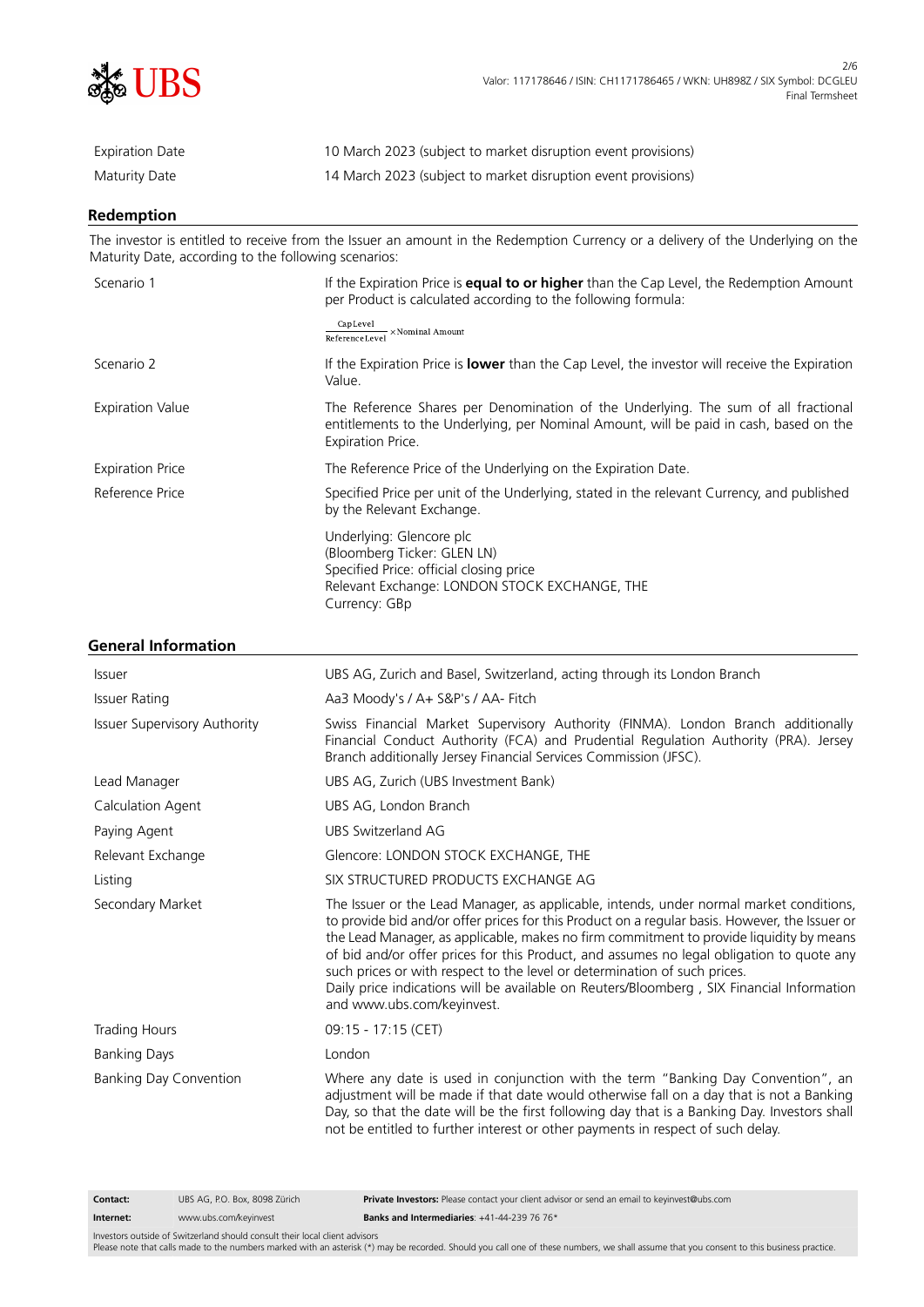| UBS                              | 3/6<br>Valor: 117178646 / ISIN: CH1171786465 / WKN: UH898Z / SIX Symbol: DCGLEL<br>Final Termsheet                                                                                                                                                                                                                      |
|----------------------------------|-------------------------------------------------------------------------------------------------------------------------------------------------------------------------------------------------------------------------------------------------------------------------------------------------------------------------|
| Underlying Calculation Date      | The Underlying Calculation Date means each day, on which the Relevant Exchange is open<br>for trading and the price of the Underlying is determined in accordance with the relevant<br>rules.                                                                                                                           |
| Minimum Investment               | 1 Unit(s) (subject to Selling Restrictions)                                                                                                                                                                                                                                                                             |
| Minimum Trading Lot              | $1$ Unit(s)                                                                                                                                                                                                                                                                                                             |
| Status                           | Unsecured / Unsubordinated                                                                                                                                                                                                                                                                                              |
| Clearing System                  | SIX SIS, Euroclear, Clearstream (registered as intermediated securities with SIX SIS AG, in<br>Switzerland)                                                                                                                                                                                                             |
| Form of Deed                     | Uncertificated Securities                                                                                                                                                                                                                                                                                               |
| Governing Law / Jurisdiction     | Swiss / Zurich                                                                                                                                                                                                                                                                                                          |
| Product / Security               | One Discount Certificate is equivalent to one (1) "Product" / "Security". "Products" /<br>"Securities", wherever used herein shall be construed to mean integral multiples of the<br>same, subject to the Issue Size.                                                                                                   |
| Adjustments                      | The terms of the Product may be subject to adjustments during its lifetime. Detailed<br>information on such adjustments is to be found in the Product Documentation. For<br>clients outside of the United Kingdom, any changes with regard to the terms of this<br>Product shall be published at www.ubs.com/keyinvest. |
| Public Offering                  | Switzerland                                                                                                                                                                                                                                                                                                             |
| Distribution Fees                | 0% fees included in the Issue Price                                                                                                                                                                                                                                                                                     |
| <b>Tax Treatment Switzerland</b> |                                                                                                                                                                                                                                                                                                                         |

| Swiss Transfer Stamp Duty | The product does not qualify as a taxable security. Secondary market transactions are not<br>subject to Swiss Stamp Duty.             |
|---------------------------|---------------------------------------------------------------------------------------------------------------------------------------|
|                           | If shares are delivered to the investor at redemption, the delivery of the shares is in principle<br>subject to the Swiss Stamp Duty. |
| Swiss Income Tax          | For private investors resident in Switzerland, an investment in this product is not subject<br>to income tax.                         |
| Swiss Withholding Tax     | This product is not subject to the Swiss Issuer Withholding Tax.                                                                      |

Additionally, any delivery of the underlying might be subject to fees and/or non-Swiss stamp duty.

The tax information only provides a general overview over the Swiss tax consequences linked to this product based on the tax laws and the practice of the tax administration at the time of issue. Tax laws and the practice of tax administrations may change, possibly with retroactive effect.

#### **Significant Risks for Investors**

Investors in this Product should be experienced investors and familiar with both derivative products and the financial markets. Potential investors should understand the risks associated with an investment in the Product and shall only reach an investment decision after careful considerations with their legal, tax, financial and other advisors of (i) the suitability of an investment in the Product in the light of their own particular financial, fiscal and other circumstances (ii) the information set out in this document and (iii) the Underlying(s).

In addition to the market risk with regard to the development of the Underlying, each investor bears the general risk that the financial situation of the Issuer could deteriorate ("**Issuer Risk**"). The Products constitute immediate, unsecured and unsubordinated obligations of the Issuer, which, particularly in case of insolvency of the Issuer, rank pari passu with each and all other current and future unsecured and unsubordinated obligations of the Issuer, with the exception of those that have priority due to mandatory statutory provisions. The general assessment of the Issuer's creditworthiness may affect the value of the Products. This assessment generally depends on the ratings assigned to the Issuer or its affiliated companies by rating agencies such as Moody's, Fitch and Standard & Poor's. The Issuer Rating indicated in this document reflects the situation at the time of issuance and may be subject to change. The actual Issuer Rating at any given time can be seen on the Issuer's website (www.ubs.com) under "Investor Relations".

#### **In addition to the risk factors below, further risk factors are set out in the Product Documentation.**

| Contact:                                                                    | UBS AG. P.O. Box. 8098 Zürich | <b>Private Investors:</b> Please contact your client advisor or send an email to keyinvest@ubs.com |
|-----------------------------------------------------------------------------|-------------------------------|----------------------------------------------------------------------------------------------------|
| Internet:                                                                   | www.ubs.com/kevinvest         | <b>Banks and Intermediaries:</b> $+41-44-239$ 76 76*                                               |
| Investors outside of Switzerland should consult their local client advisors |                               |                                                                                                    |

Please note that calls made to the numbers marked with an asterisk (\*) may be recorded. Should you call one of these numbers, we shall assume that you consent to this business practice.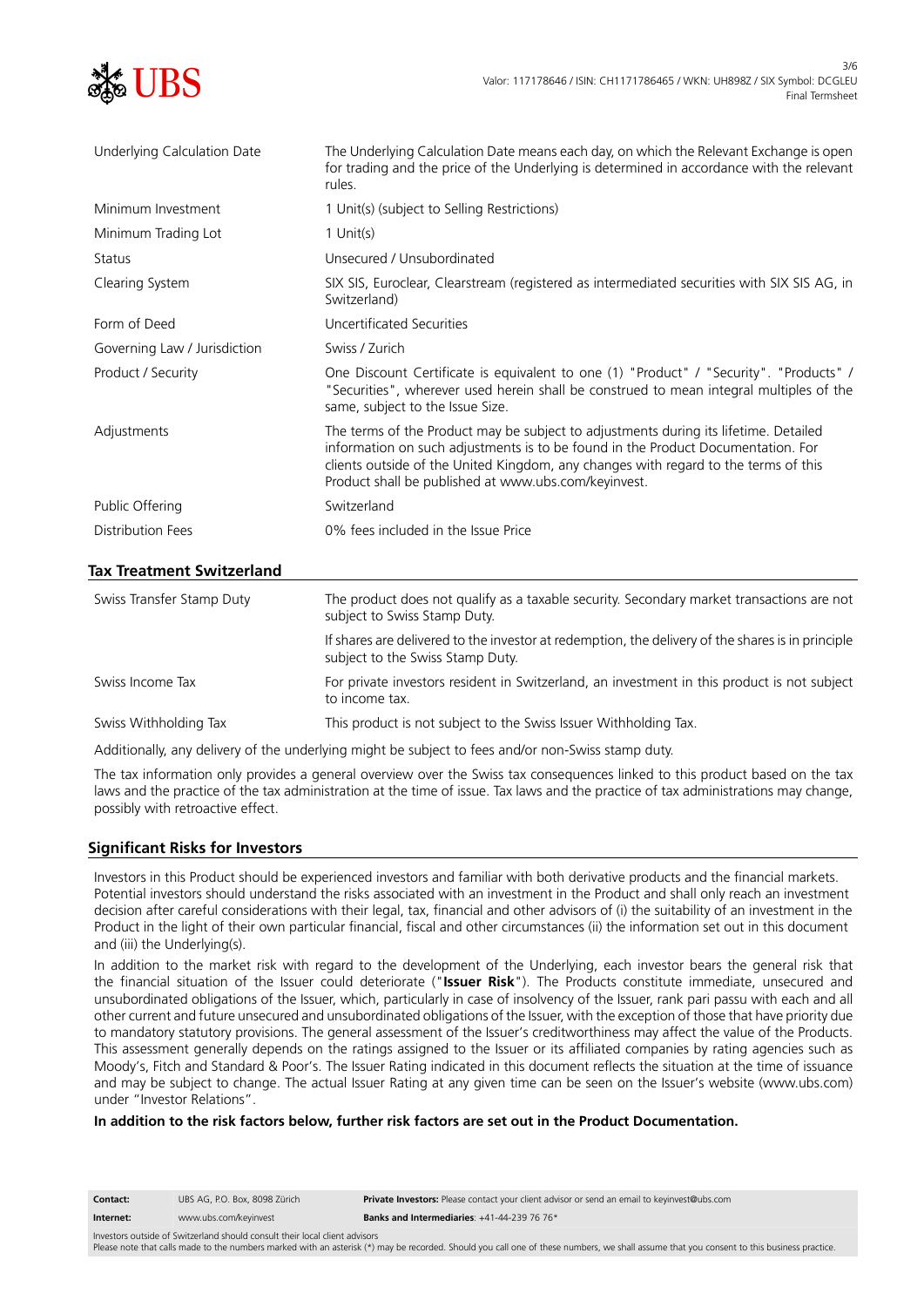

# **Product Specific Risks**

| Loss Potential                                                           | Investors may lose some or all of the investment as they are fully exposed to the<br>performance of the Underlying.                                                                                                                                                                                                                                                                                                                                                                                                                                                                                                                                                                                                                                                                                                                                       |  |
|--------------------------------------------------------------------------|-----------------------------------------------------------------------------------------------------------------------------------------------------------------------------------------------------------------------------------------------------------------------------------------------------------------------------------------------------------------------------------------------------------------------------------------------------------------------------------------------------------------------------------------------------------------------------------------------------------------------------------------------------------------------------------------------------------------------------------------------------------------------------------------------------------------------------------------------------------|--|
| Capital Protection (at Expiry)                                           | None                                                                                                                                                                                                                                                                                                                                                                                                                                                                                                                                                                                                                                                                                                                                                                                                                                                      |  |
| Risk Potential in comparison to a<br>direct investment in the Underlying | The risk potential is similar to a direct investment in the Underlying.                                                                                                                                                                                                                                                                                                                                                                                                                                                                                                                                                                                                                                                                                                                                                                                   |  |
| Issuer Call right                                                        | None                                                                                                                                                                                                                                                                                                                                                                                                                                                                                                                                                                                                                                                                                                                                                                                                                                                      |  |
| Stop Loss Event                                                          | None                                                                                                                                                                                                                                                                                                                                                                                                                                                                                                                                                                                                                                                                                                                                                                                                                                                      |  |
| Extraordinary termination risk                                           | The Product contains terms and conditions that allow the Issuer to terminate and redeem<br>the Product prior to the Maturity Date. In case of such extraordinary termination, the<br>Issuer shall pay to the investors an extraordinary termination amount as determined by<br>the Calculation Agent which is usually equivalent to the market value of the Product.<br>Potential investors should note that the extraordinary termination amount may deviate<br>from and may be considerably below the amount which would be payable pursuant to<br>the final redemption provisions on the Maturity Date. Investors are not entitled to request<br>any further payments on the Product after the termination date.                                                                                                                                       |  |
| Adjustment risk                                                          | Potential investors should be aware that it cannot be excluded that certain events occur or<br>certain measures are taken (by parties other than the Issuer) in relation to the Underlying(s)<br>which can lead to changes to the Underlying(s) or its concept (e.g. corporate events of<br>a company whose shares constitute an Underlying, market disruption events or other<br>circumstances affecting normal activities). In the case of the occurrence of such events<br>or measures, the Issuer and/or the Calculation Agent are entitled to effect adjustments<br>according to the Product Documentation. Such adjustments might have a negative impact<br>on the value of the Product.                                                                                                                                                            |  |
| Illiquidity risk in secondary market                                     | The Issuer or the Lead Manager, as applicable, intends, under normal market conditions,<br>to provide bid and/or offer prices for this Product on a regular basis. However, the Issuer<br>or the Lead Manager, as applicable, makes no firm commitment to provide liquidity by<br>means of bid and/or offer prices for this Product, and assumes no legal obligation to quote<br>any such prices or with respect to the level or determination of such prices.                                                                                                                                                                                                                                                                                                                                                                                            |  |
|                                                                          | Potential investors therefore should not rely on the ability to sell this Product at a specific<br>time or at a specific price. Potential investors should note that prices quoted typically<br>include a spread and therefore may deviate from the market value of the Product. In special<br>market situations, where the Issuer is completely unable to enter into hedging transactions,<br>or where such transactions are very difficult to enter into, the spread between the bid<br>and offer prices in the secondary market may be temporarily expanded, in order to limit<br>the economic risks of the Issuer. Hence, investors might sell at a price considerably lower<br>than the actual price of the Product at the time of its sale. By selling the Product in the<br>secondary market investors may receive less than the capital invested. |  |
|                                                                          | In case of a secondary market transaction, there is a possibility that costs, including taxes,<br>related to or in connection with the Product may arise for investors that are not paid by<br>the Issuer or imposed by the Issuer.                                                                                                                                                                                                                                                                                                                                                                                                                                                                                                                                                                                                                       |  |
| Market Disruption risk                                                   | Investors are exposed to market disruption events (such as trading disruption, exchange<br>disruption and early closure of the relevant exchange), which could have an impact on the<br>redemption amount through delay in payment, change in value or suspension of trading<br>in the Product in the secondary market. For a detailed description of such events and their<br>effects please refer to the Product Documentation.                                                                                                                                                                                                                                                                                                                                                                                                                         |  |
| Withholding tax                                                          | Investors in this Product should note that any payment under this Product may be subject<br>to withholding tax (such as, inter alia, Swiss Withholding Tax, and/or withholding related<br>to FATCA or 871(m) of the US Tax Code). Any payments due under this Product are<br>net of such tax. Please refer to the Product Documentation for detailed information. If<br>the Issuer is required to withhold any amount pursuant to Section 871(m) or FATCA of<br>the U.S. Tax Code, the Issuer will not be required to pay additional amounts with respect<br>to the amount so withheld.                                                                                                                                                                                                                                                                   |  |
| UBS AG, P.O. Box, 8098 Zürich<br>Contact:                                | Private Investors: Please contact your client advisor or send an email to keyinvest@ubs.com                                                                                                                                                                                                                                                                                                                                                                                                                                                                                                                                                                                                                                                                                                                                                               |  |

**Internet:** www.ubs.com/keyinvest **Banks and Intermediaries**: +41-44-239 76 76\*

Investors outside of Switzerland should consult their local client advisors<br>Please note that calls made to the numbers marked with an asterisk (\*) may be recorded. Should you call one of these numbers, we shall assume that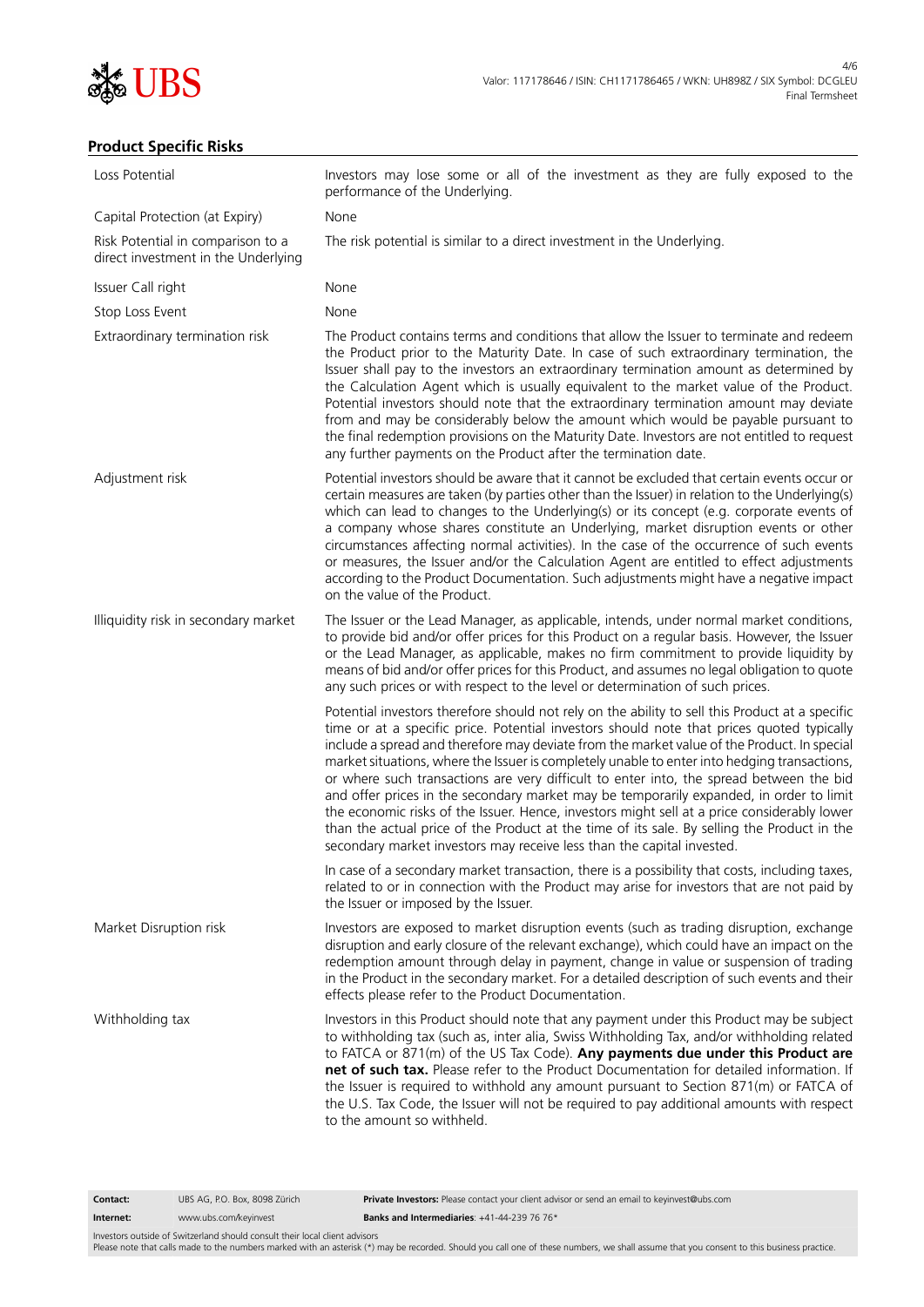

# **Important Information**

The information herein is communicated by UBS AG and/or its affiliates ("**UBS**"). UBS may from time to time, as principal or agent, have positions in, or may buy or sell, or make a market in any securities, currencies, financial instruments or other assets underlying the Product to which this document relates. UBS may provide investment banking and/or other services to and/or have officers who serve as directors of the companies referred to in this document. UBS's trading and/or hedging activities related to this Product may have an impact on the price of the underlying asset(s) and may affect the likelihood that any relevant barrier(s) is/are crossed. UBS has policies and procedures designed to minimise the risk that officers and employees are influenced by any conflicting interest or duty and that confidential information is improperly disclosed or made available.

In certain circumstances UBS sells this Product to dealers and other financial institutions at a discount to the issue price or rebates to them for their account some proportion of the issue price ("**Distribution Fees**"). Distribution Fees, if any, are disclosed in section 1 of this document and reflect the maximum amount a dealer or financial institution may receive from UBS; the actual amount may be lower.

Structured transactions are complex and may involve a high risk of loss. Prior to entering into a transaction you should consult with your own legal, regulatory, tax, financial and accounting advisors to the extent you consider it necessary, and make your own investment, hedging and trading decisions (including decisions regarding the suitability of this transaction) based upon your own judgement and advice from those advisors you consider necessary. Save as otherwise expressly agreed in writing, UBS is not acting as your financial advisor or fiduciary in any transaction.

This document should not be construed as an offer, personal recommendation or solicitation to conclude a transaction and should not be treated as giving investment advice. The terms of any investment in the Product to which this document relates will be exclusively subject to the detailed provisions, including risk considerations, contained in the Product Documentation.

UBS makes no representation or warranty relating to any information herein which is derived from independent sources. This document shall not be copied or reproduced without UBS's prior written permission.

No action has been or will be taken in any jurisdiction that would permit a public offering of the Products described herein, save where explicitly stated in the Product Documentation. The Products must be sold in accordance with all applicable selling restrictions in the jurisdictions in which they are sold.

There is a possibility that costs, including taxes, related to transactions in connection with this Product may arise for Investors that are not paid by UBS or imposed by it. Please refer to the Product Documentation for further information.

#### **Product Documentation**

The complete information regarding the Products, in particular the binding terms and conditions as well as the information regarding the Issuer shall be obtained in the respective Final Terms and the associated 'UBS Swiss Base Prospectus for the Issuance of Securities' ("**Base Prospectus**") along with the risk factors (including any supplements thereto) (together the "**Product Documentation**"), and if available the Key Information Document, can be obtained free of charge from UBS AG, P.O. Box, CH-8098 Zurich (Switzerland), via telephone (+41-(0)44-239 47 03), fax (+41-(0)44-239 69 14) or via e-mail (swiss-prospectus@ubs.com). In addition, for clients outside of the United Kingdom, the Product Documentation is available at www.ubs.com/keyinvest. Notices in connection with this Product shall be validly given by publication as described in the Base Prospectus. Furthermore, for clients outside of the United Kingdom, any changes with regard to the terms of this Product shall be published at www.ubs.com/keyinvest.

### **Selling Restrictions**

**Any Products purchased by any person for resale may not be offered in any jurisdiction in circumstances which would result in the Issuer being obliged to register any further documentation relating to this Product in such jurisdiction.**

**The restrictions listed below must not be taken as definitive guidance as to whether this Product can be sold in a jurisdiction. Additional restrictions on offering, selling or holding of this Product may apply in other jurisdictions. Investors in this Product should seek specific advice before on-selling this Product.**

**European Economic Area** - In relation to each Member State of the European Economic Area (each, a "**Member State**"), an offer of the Products to the public in a Member State may only be made in accordance with the following exemptions as set out in the Regulation (EU) 2017/1129 (as may be amended or replaced from time to time) (the "**Prospectus Regulation**"):

- (a) Qualified investors: at any time to any legal entity which is a qualified investor as defined in the Prospectus Regulation;
- (b) Fewer than 150 offerees: at any time to fewer than 150 natural or legal persons (other than qualified investors as defined in the Prospectus Regulation);
- (c) An offer of Products addressed to investors who acquire Products for a total consideration of at least EUR 100,000 per investor, for each separate offer; and/or
- (d) Other exempt offers: at any time in any other circumstances falling within Article 1 (4) of the Prospectus Regulation,

provided that no such offer of Products referred to in (a) to (d) above shall require the publication of a prospectus pursuant to Article 3 of the Prospectus Regulation, or supplement a prospectus pursuant to Article 23 of the Prospectus Regulation.

| Contact:  | UBS AG. P.O. Box. 8098 Zürich | Private Investors: Please contact your client advisor or send an email to keyinvest@ubs.com |
|-----------|-------------------------------|---------------------------------------------------------------------------------------------|
| Internet: | www.ubs.com/keyinvest         | Banks and Intermediaries: $+41-44-2397676*$                                                 |

Investors outside of Switzerland should consult their local client advisors Please note that calls made to the numbers marked with an asterisk (\*) may be recorded. Should you call one of these numbers, we shall assume that you consent to this business practice